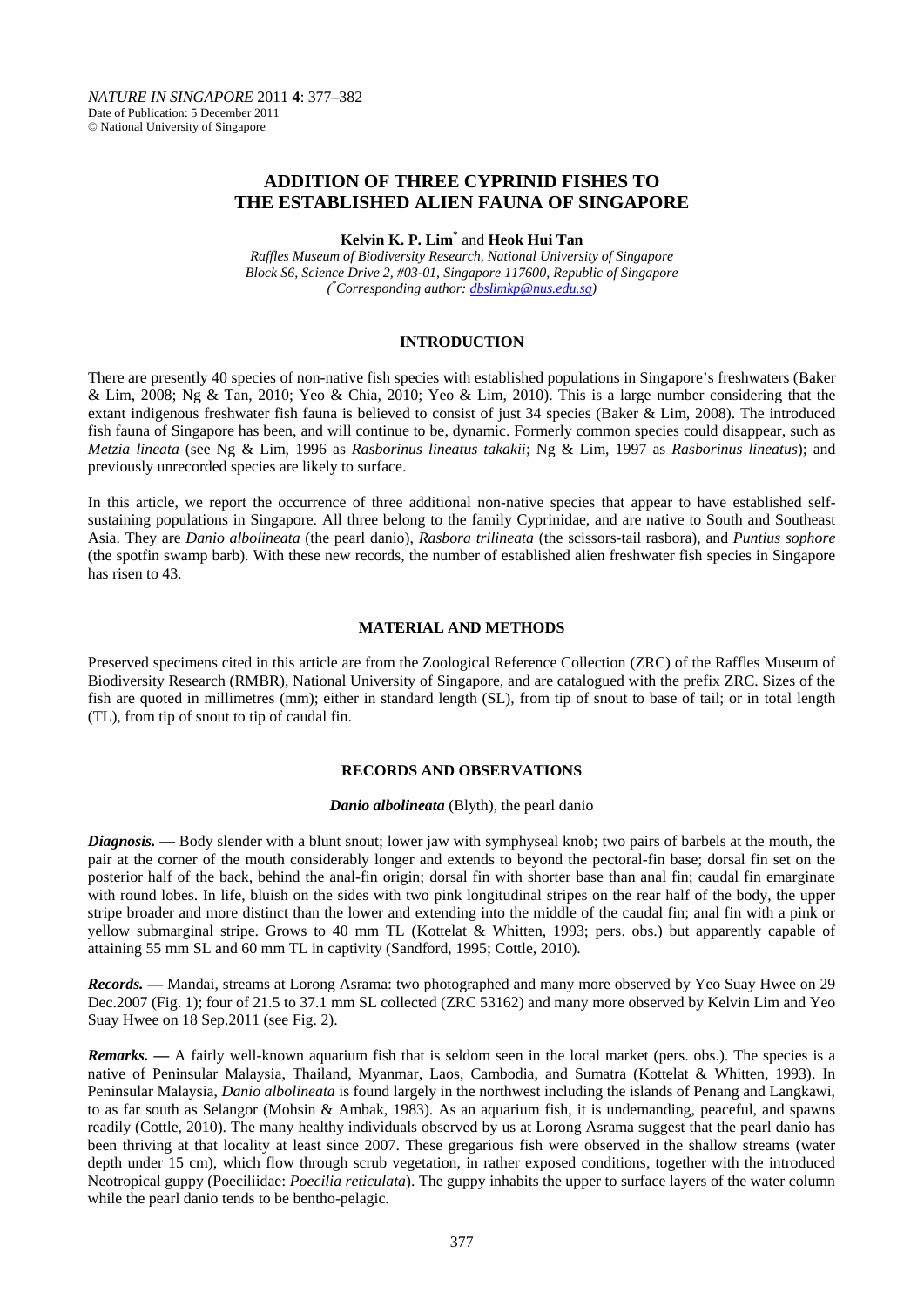

Fig. 1. *Danio albolineata*, each about 50 mm TL, in a stream at Lorong Asrama, observed on 29 Dec.2007. (Photograph by: Yeo Suay Hwee).



Fig. 2. Lateral view of a specimen of *Danio albolineata* of 37.1 mm SL from Lorong Asrama (ZRC 53162).

#### *Rasbora trilineata* Steindachner, the scissors-tail rasbora

*Diagnosis.* — Body slender with a pointed snout; lower jaw with symphyseal knob; no barbels at the mouth; dorsal fin at the middle of the back, inserted ahead of the anal-fin origin; dorsal and anal fins with short bases; caudal fin forked with round lobes. In life, pale grey with a narrow blackish stripe on the sides of the body; a narrow blackish stripe along the middle of the back; caudal fin with a subterminal black band across each lobe, the black band bordered on both sides by white bands. When the fish swims, each halt in its movement causes the tail fin to splay apart, and each forward movement causes the tail lobes to meet. The black markings exaggerate this scissors-like snipping motion, earning this species its English vernacular name. It grows to >60 mm TL (Kottelat & Whitten, 1993; pers. obs.).

*Records. —* Bukit Timah Nature Reserve, pond along the Catchment Path at the eastern edge of the Reserve: a thriving population of no less than 20 individuals observed by the authors on 5 Aug.2009 (Fig. 3). Subsequently, four specimens between 19.0 and 27.5 mm SL (ZRC 52131) were obtained by Jake W. J. Lam with a hand-net near the same site, from a stream flowing out of the same pond, on 16 Feb.2011 (Fig. 4).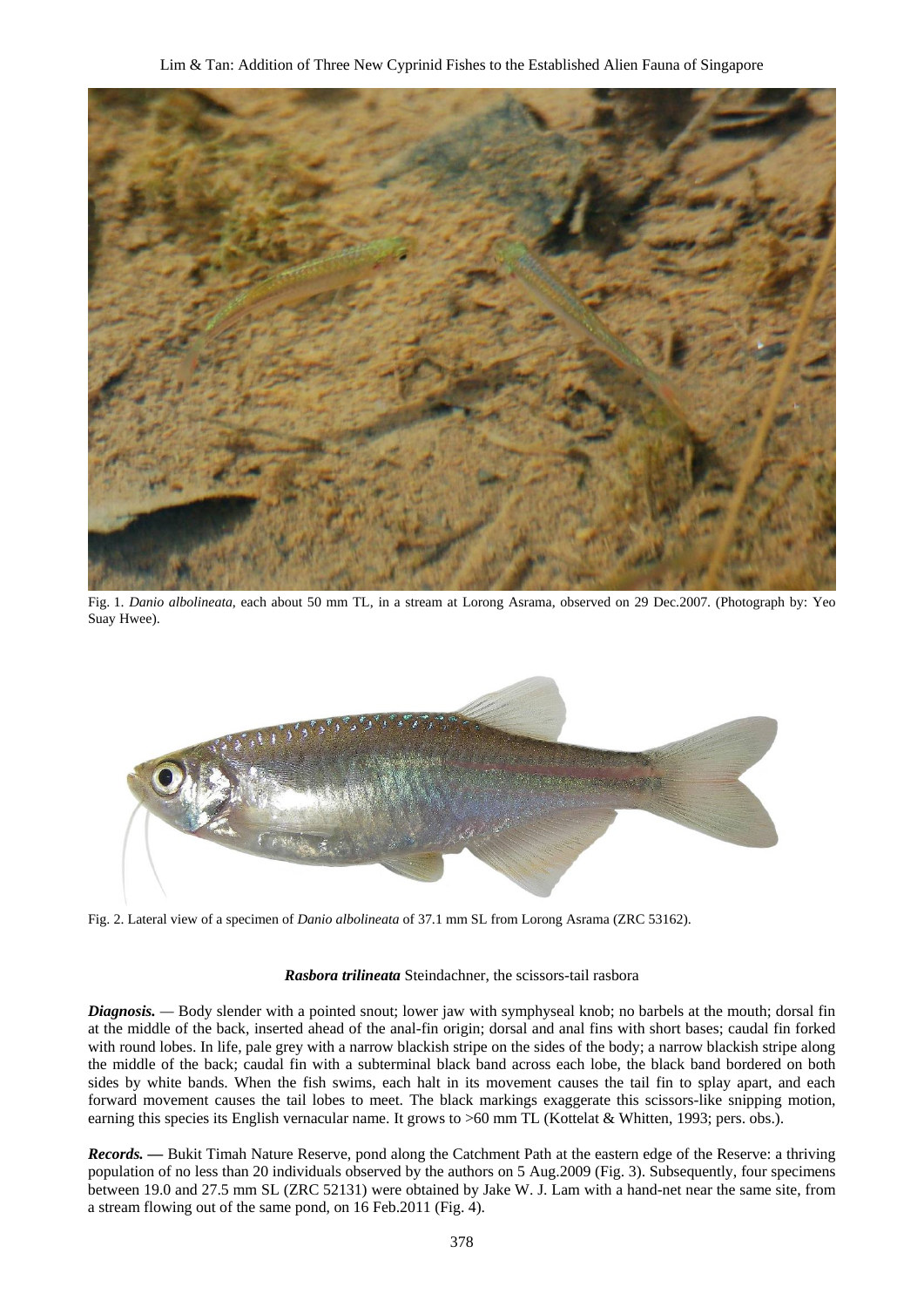

Fig. 3. Dorso-lateral view of a *Rasbora trilineata* (about 50 mm TL) photographed in-situ at the Catchment Pond, Bukit Timah Nature Reserve, on 5 Aug.2009. Note the conspicuous black blotch on each lobe of the caudal fin. (Photograph by: Tan Heok Hui).



Fig. 4. Lateral view of a freshly preserved 27.5 mm SL *Rasbora trilineata* from the Bukit Timah Nature Reserve (ZRC 52131).

*Remarks.* — This is a well-known aquarium fish, occasionally seen in the trade. The first record of this species in Singapore was a 25.5 mm SL specimen (ZRC 3210) obtained from a stream at Old Mandai Road in Dec.1964. This specimen was regarded as a doubtful record, most likely an isolated case of discarded aquarium fish (Ng & Lim, 1996; Ng & Lim, 1997). Native to Thailand, Peninsular Malaysia, Sumatra, and Borneo (Kottelat & Whitten, 1993), *Rasbora trilineata*, which is easily observed if present, is believed to be a recently established introduction as the species was not previously reported from Bukit Timah despite extensive surveys of its streams in recent years (see Lim, 1995; Ng & Lim, 1997). Curiously, in Aug.2009, we have noticed the glaring absence of the introduced tiger barbs (*Systomus partipentazona*) that used to be plentiful in this same pond along Catchment Path (see Lim, 1995 as *Puntius partipentazona*). It is not known if there is a link between the appearance of the scissor-tail rasbora and the disappearance of the tiger barb, but it does not seem likely for we have noted that both species are sympatric in many river systems in Peninsular Malaysia.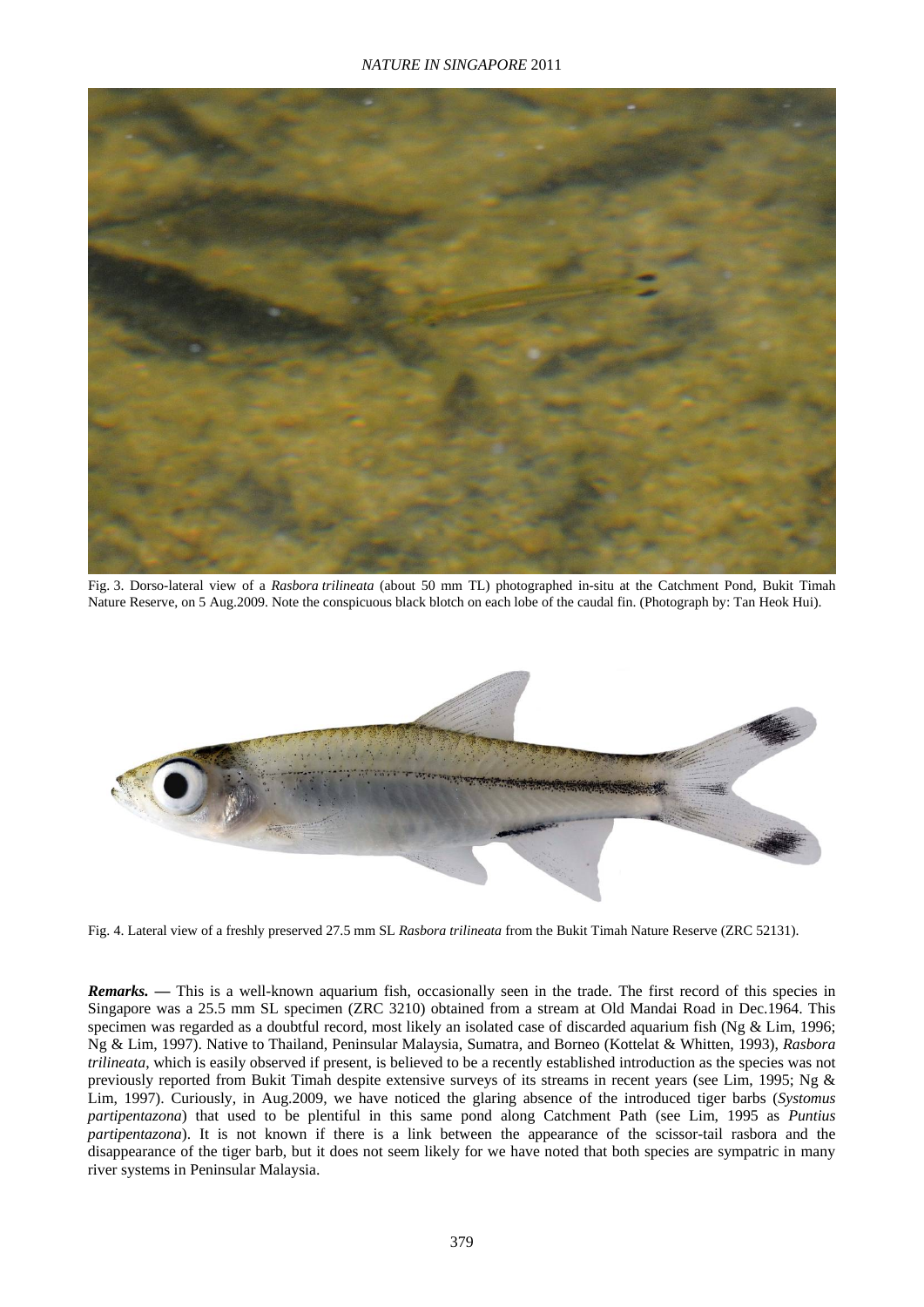### Lim & Tan: Addition of Three New Cyprinid Fishes to the Established Alien Fauna of Singapore

#### *Puntius sophore* (Hamilton), the spotfin swamp barb

*Diagnosis. —* Body ovoid in side view, with lateral line piercing 22–27 scales; mouth terminal with no barbel; dorsal fin with short base and located at middle of back, last dorsal spine with smooth hind margin; caudal fin forked with rounded lobes. Body silver on sides with a black blotch on the centre lower part of the dorsal fin; a large black oval blotch on the caudal peduncle; males with pelvic and anal fins red, hyaline in females; operculum reddish. It attains 13 cm TL (Talwar & Jhingran, 1991).

*Records. —* 1) Sungei Seletar, stream between the Executive Golf Course of the Upper Seletar Reservoir Park and Upper Thomson Road: one example of 64.9 mm SL (ZRC 41495) was obtained by Robert Teo on 30 Jun.1997; one live example of about 10 cm total length photographed in 1998; and a smaller one seen on 14 May 2004, by Chan Sow Yan. 2) Kranji Reservoir, pond at Kranji Marsh, at the end of Neo Tiew Lane 2: two photographed, several more observed, in the late morning of 22 Mar.2009 by Yeo Suay Hwee; one of about 8 cm TL photographed, several more observed, on the night of 23 May 2009 by Nick Baker (Fig. 5). 3) Sungei Buloh Wetland Reserve, freshwater pond B1: one example of 60.0 mm SL (ZRC 53252) collected by Low Bi Wei on 11 Nov.2011 (Fig. 6).

*Remarks. —* This species is native to the plains and foothills of Pakistan, India, Nepal, Bangladesh, and Myanmar (Talwar & Jhingran, 1991). It is perceived to have some value as an ornamental fish (Tekriwal & Rao, 1999), but we have never seen it in the aquarium trade in Singapore. Although it does not appear to be locally common, we have little doubt that this species is thriving. Individuals in good condition were seen over a span of about seven years at Upper Seletar Reservoir Park. The stream where the fish were found is linked directly to the Lower Seletar Reservoir. A small population seems to be established at the Kranji Marsh, and most likely in the adjacent Kranji Reservoir.

We have observed that *Puntius sophore* superficially resembles two other locally occurring barbs— the native *Systomus banksi* and the apparently introduced *Systomus rhombeus* (as *Puntius binotatus* in Ng & Lim, 1996)—in having a black blotch on the dorsum. However, the size and position of the black blotches differ in all three. The black blotch on *Puntius sophore* is small and located on the dorsal fin. That of *Systomus rhombeus* is also small but positioned on the back under the dorsal fin. *Systomus banksi* has a large dusky triangular blotch under the dorsal fin. The large black blotch on the caudal peduncle of *Puntius sophore* is absent, or very small on *Systomus banksi* and *Systomus rhombeus*. While *Systomus banksi* and *Systomus rhombeus* have two pairs of barbels at the mouth, these are absent on *Puntius sophore*.



Fig. 5. *Puntius sophore* of about 8 cm TL, photographed in a pond at Kranji Marsh on the night of 23 May 2009. (Photograph by: Nick Baker).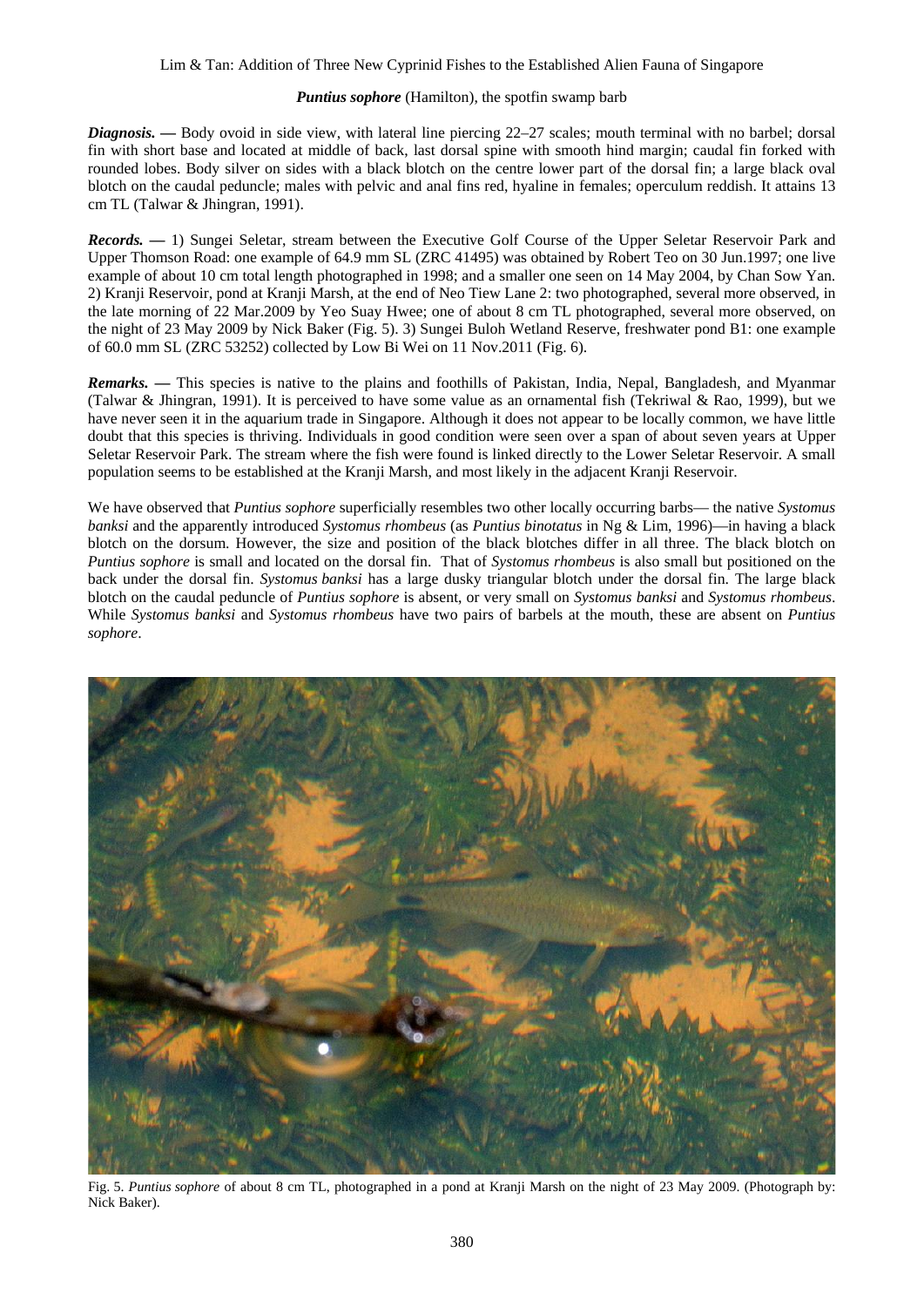### *NATURE IN SINGAPORE* 2011



Fig. 6. Lateral view (right side reversed) of *Puntius sophore* of 6 cm SL from the Sungei Buloh Wetland Reserve (ZRC 53252).

#### **DISCUSSION**

As with the majority of alien fishes in Singapore, we cannot be sure exactly how the three species came to be present there. For *Rasbora trilineata*, there is, however, a remote possibility for it to have arrived with raw water from across the causeway. Large pipes that run adjacent to the pond where the fish are found carry raw freshwater from Johor where *Rasbora trilineata* is native. The species may have been introduced via water leaked from these pipes. Examples of fish that may have shown up this way are present in Singapore's reservoirs (see Ng & Tan, 2010).

It is not likely for *Danio albolineata* and *Puntius sophore* to have been introduced with raw water, for these two species are not known to be present in southern Peninsular Malaysia. It is also unlikely for them to be derived from discarded individuals of unwanted aquarium pets. This is supported by our observation that *Danio albolineata* is uncommon in the aquarium trade, and we have never seen *Puntius sophore* being sold in the local market. They are more likely to have been deliberately released in considerable numbers by people, but we do not know the criteria for which these two species were selected for release.

The presence of *Rasbora trilineata*, *Danio albolineata*, and *Puntius sophore* does not seem to have any obvious adverse impact on Singapore's native fish fauna. *Puntius sophore* has been found near Seletar Reservoir Park in a stream that drains out of the Nee Soon Swamp Forest (NSSF). The NSSF is inhabited by most of the endangered freshwater fish species in Singapore and is of high conservation value (Ng & Lim, 1997). There is no evidence that *Puntius sophore* occurs in large numbers, and there is no record of this species from within the swamp forest.

*Danio albolineata* is well established in streams in the Lorong Asrama area which is open scrubland. Our observations of this species in northern Peninsular Malaysia where it is native suggest that it prefers neutral to slightly alkaline water in exposed conditions. Therefore, it would seem unlikely to thrive in the shaded and mildly acidic waters of local forest streams inhabited by most of Singapore's native fish species.

*Rasbora trilineata* is native to southern Peninsular Malaysia where it occurs together with the very same assemblage of fish species that are present in Singapore's forest streams (pers. obs.). As such, it is not likely to pose as a threat to the native fish fauna. The disappearance of *Systomus partipentazona* at Bukit Timah mentioned earlier is not likely to have been caused by the appearance of *Rasbora trilineata* there.

# **ACKNOWLEDGEMENTS**

We thank Yeo Suay Hwee, Nick Baker, Robert Teo, and Chan Sow Yan for generously sharing their observations and photographs with us; and to Jake W. J. Lam and Low Bi Wei for their kind assistance in the field. The National Parks Board is acknowledged for permission to conduct field work at the Bukit Timah Nature Reserve, Central Catchment Nature Reserve, and Sungei Buloh Wetland Reserve.